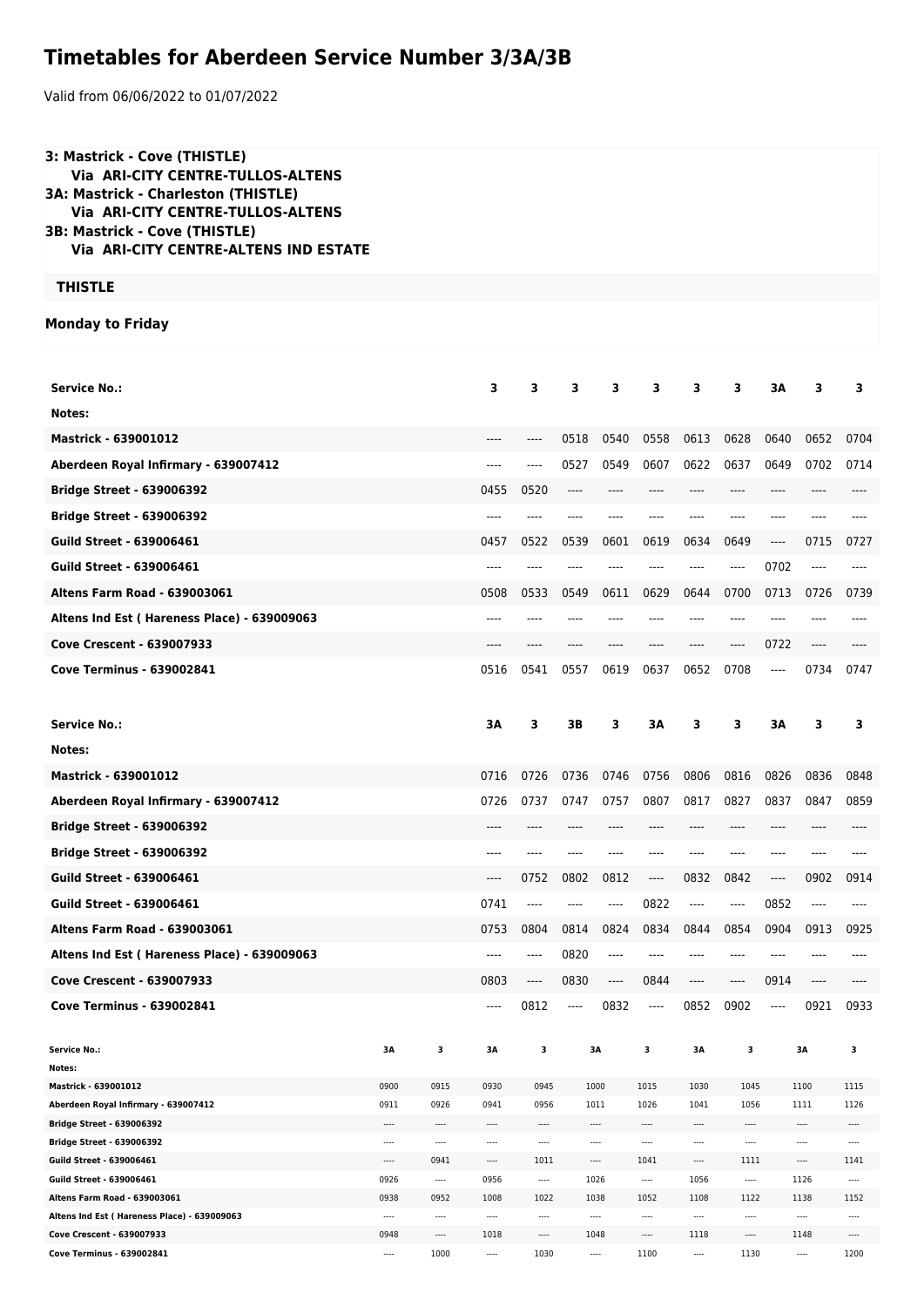| <b>Service No.:</b>                         | ЗΑ   | 3                        | ЗΑ                            | 3        | ЗΑ                                       | 3                             | ЗΑ      | з                                        | ЗA                            | з     |
|---------------------------------------------|------|--------------------------|-------------------------------|----------|------------------------------------------|-------------------------------|---------|------------------------------------------|-------------------------------|-------|
| Notes:                                      |      |                          |                               |          |                                          |                               |         |                                          |                               |       |
| <b>Mastrick - 639001012</b>                 | 1130 | 1145                     | 1200                          | 1215     | 1230                                     | 1245                          | 1300    | 1312                                     | 1324                          | 1336  |
| Aberdeen Royal Infirmary - 639007412        | 1141 | 1156                     | 1211                          | 1226     | 1241                                     | 1256                          | 1311    | 1323                                     | 1335                          | 1347  |
| <b>Bridge Street - 639006392</b>            | ---- | ----                     | ----                          | ----     | ----                                     | ----                          | ----    | ----                                     | ----                          |       |
| <b>Bridge Street - 639006392</b>            | ---- | ----                     | ----                          | ----     |                                          | ----                          | ----    | ----                                     | ----                          | ----  |
| <b>Guild Street - 639006461</b>             | ---- | 1211                     | $\cdots$                      | 1241     | ----                                     | 1311                          | ----    | 1338                                     | ----                          | 1402  |
| <b>Guild Street - 639006461</b>             | 1156 | $\cdots$                 | 1226                          | $\cdots$ | 1256                                     | $\hspace{1.5cm} \textbf{---}$ | 1326    | ----                                     | 1350                          | ----  |
| <b>Altens Farm Road - 639003061</b>         | 1208 | 1222                     | 1238                          | 1252     | 1308                                     | 1322                          | 1338    | 1349                                     | 1402                          | 1414  |
| Altens Ind Est (Hareness Place) - 639009063 | ---- | ----                     | ----                          | ----     |                                          |                               |         |                                          |                               | ----  |
| <b>Cove Crescent - 639007933</b>            | 1218 | ----                     | 1248                          | ----     | 1318                                     | $---$                         | 1348    | $-----$                                  | 1412                          |       |
| <b>Cove Terminus - 639002841</b>            | ---- | 1230                     | $\cdots$                      | 1300     | $\cdots$                                 | 1330                          | ----    | 1357                                     | $\cdots$                      | 1422  |
| <b>Service No.:</b>                         | ЗΑ   | 3                        | ЗΑ                            | 3        | ЗΑ                                       | 3                             | ЗΑ      | 3                                        | ЗΑ                            | 3     |
| Notes:                                      |      |                          |                               |          |                                          |                               |         |                                          |                               |       |
| <b>Mastrick - 639001012</b>                 | 1348 | 1400                     | 1410                          | 1420     | 1435                                     | 1440                          | 1450    | 1500                                     | 1510                          | 1520  |
| Aberdeen Royal Infirmary - 639007412        | 1359 | 1412                     | 1422                          | 1432     | 1447                                     | 1452                          | 1502    | 1512                                     | 1522                          | 1532  |
| <b>Bridge Street - 639006392</b>            | ---- | ----                     | $---$                         | ----     | $---$                                    | $---$                         | ----    | ----                                     | ----                          | ----  |
| <b>Bridge Street - 639006392</b>            | ---- | ----                     | ----                          | ----     | ----                                     | ----                          | ----    | ----                                     | ----                          | ----  |
| <b>Guild Street - 639006461</b>             | ---- | 1427                     | $\hspace{1.5cm} \textbf{---}$ | 1447     | ----                                     | 1507                          | ----    | 1528                                     | ----                          | 1548  |
| <b>Guild Street - 639006461</b>             | 1414 | $\cdots$                 | 1437                          | ----     | 1502                                     | $\cdots$                      | 1517    | $---$                                    | 1538                          | $---$ |
| <b>Altens Farm Road - 639003061</b>         | 1426 | 1439                     | 1449                          | 1459     | 1514                                     | 1519                          | 1529    | 1540                                     | 1550                          | 1600  |
| Altens Ind Est (Hareness Place) - 639009063 | ---- | ----                     |                               | ----     |                                          | ----                          |         | ----                                     |                               | ----  |
| Cove Crescent - 639007933                   | 1436 | ----                     | 1459                          | ----     | 1524                                     | $---$                         | 1539    | ----                                     | 1600                          | $---$ |
| <b>Cove Terminus - 639002841</b>            | ---- | 1447                     | $\cdots$                      | 1507     | $\cdots$                                 | 1528                          | ----    | 1549                                     | ----                          | 1609  |
| <b>Service No.:</b>                         | ЗΑ   | 3                        | ЗΑ                            | 3        | ЗΑ                                       | 3                             | 3A      | 3                                        | ЗA                            | з     |
| Notes:                                      |      |                          |                               |          |                                          |                               |         |                                          |                               |       |
| Mastrick - 639001012                        | 1530 | 1540                     | 1550                          | 1600     | 1610                                     | 1620                          | 1630    | 1640                                     | 1650                          | 1700  |
| Aberdeen Royal Infirmary - 639007412        | 1542 | 1552                     | 1602                          | 1612     | 1622                                     | 1632                          | 1642    | 1652                                     | 1702                          | 1712  |
| <b>Bridge Street - 639006392</b>            | ---- | ----                     | ----                          | ----     |                                          | ----                          | ----    | ----                                     | ----                          |       |
| <b>Bridge Street - 639006392</b>            | ---- | ----                     | ----                          | ----     | ----                                     | $---$                         | $-----$ | ----                                     | ----                          | ----  |
| <b>Guild Street - 639006461</b>             | ---- | 1608                     | $\qquad \qquad - - -$         | 1628     | ----                                     | 1648                          | ----    | 1708                                     | ----                          | 1728  |
| <b>Guild Street - 639006461</b>             | 1558 | $\overline{\phantom{a}}$ | 1618                          | ----     | 1638                                     | ----                          | 1658    | $\hspace{0.05cm} \ldots \hspace{0.05cm}$ | 1718                          | ----  |
| <b>Altens Farm Road - 639003061</b>         | 1610 | 1620                     | 1630                          | 1640     | 1650                                     | 1700                          | 1710    | 1720                                     | 1730                          | 1740  |
| Altens Ind Est (Hareness Place) - 639009063 | ---- | ----                     | ----                          |          |                                          | ----                          | ----    | ----                                     | ----                          |       |
| Cove Crescent - 639007933                   | 1620 | ----                     | 1640                          | ----     | 1700                                     | $\hspace{1.5cm} \textbf{---}$ | 1720    | ----                                     | 1740                          | ----  |
| <b>Cove Terminus - 639002841</b>            | ---- | 1629                     | $\cdots$                      | 1649     | $\hspace{0.05cm} \ldots \hspace{0.05cm}$ | 1709                          | ----    | 1729                                     | $\hspace{1.5cm} \textbf{---}$ | 1749  |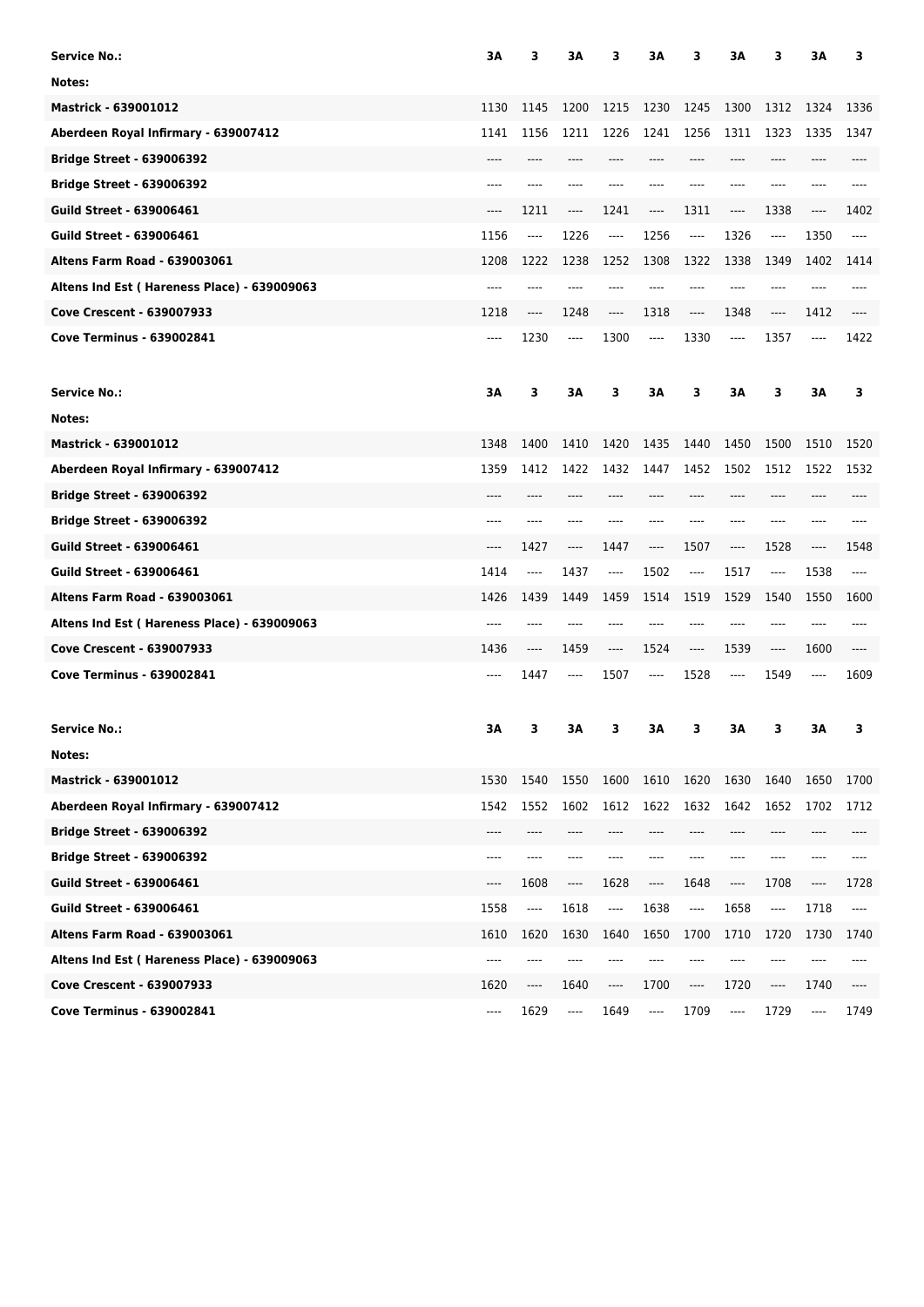| <b>Service No.:</b>                         | 3A    | 3     | ЗA    | 3     | з     | ЗΑ       | 3    | 3A    | 3       | ЗΑ    |
|---------------------------------------------|-------|-------|-------|-------|-------|----------|------|-------|---------|-------|
| Notes:                                      |       |       |       |       |       |          |      |       |         |       |
| <b>Mastrick - 639001012</b>                 | 1710  | 1720  | 1735  | 1750  | 1805  | 1825     | 1845 | 1915  | 1945    | 2015  |
| Aberdeen Royal Infirmary - 639007412        | 1722  | 1732  | 1747  | 1801  | 1816  | 1836     | 1856 | 1925  | 1955    | 2025  |
| <b>Bridge Street - 639006392</b>            | ----  |       |       |       |       |          | ---- |       |         |       |
| <b>Bridge Street - 639006392</b>            | ----  |       |       |       |       |          |      |       |         |       |
| <b>Guild Street - 639006461</b>             | ----  | 1748  | ----  | 1817  | 1832  | ----     | 1911 | ----  | 2008    | ----  |
| <b>Guild Street - 639006461</b>             | 1738  | ----  | 1803  | ----  | ----  | 1850     | ---- | 1939  | $-----$ | 2038  |
| <b>Altens Farm Road - 639003061</b>         | 1750  | 1800  | 1815  | 1829  | 1843  | 1901     | 1922 | 1950  | 2018    | 2048  |
| Altens Ind Est (Hareness Place) - 639009063 | ----  | ----  | ----  | ----  | ----  | ----     | ---- | ----  | ----    | ----  |
| Cove Crescent - 639007933                   | 1800  | ----  | 1825  | $---$ | $---$ | 1910     | ---- | 1959  | $-----$ | 2057  |
| <b>Cove Terminus - 639002841</b>            | $---$ | 1809  | $---$ | 1838  | 1852  | $\cdots$ | 1931 | $---$ | 2026    | ----  |
|                                             |       |       |       |       |       |          |      |       |         |       |
| <b>Service No.:</b>                         |       | 3     |       | 3A    |       | 3        |      | ЗΑ    |         | 3     |
| Notes:                                      |       |       |       |       |       |          |      |       |         |       |
| <b>Mastrick - 639001012</b>                 |       | 2045  |       | 2115  |       | 2155     |      | 2225  |         | 2300  |
| Aberdeen Royal Infirmary - 639007412        |       | 2055  |       | 2125  |       | 2205     |      | 2235  |         | 2310  |
| <b>Bridge Street - 639006392</b>            |       | $---$ |       | $---$ |       | ----     |      | $---$ |         | $---$ |
| <b>Bridge Street - 639006392</b>            |       | $---$ |       | $---$ |       | ----     |      | $---$ |         | $---$ |
| <b>Guild Street - 639006461</b>             |       | 2108  |       | $---$ |       | 2218     |      | ----  |         | 2322  |
| <b>Guild Street - 639006461</b>             |       | ----  |       | 2137  |       | ----     |      | 2247  |         | $---$ |
| <b>Altens Farm Road - 639003061</b>         |       | 2118  |       | 2147  |       | 2228     |      | 2257  |         | 2332  |
| Altens Ind Est (Hareness Place) - 639009063 |       | ----  |       | $---$ |       | ----     |      | ----  |         |       |
| <b>Cove Crescent - 639007933</b>            |       | ----  |       | 2156  |       | ----     |      | 2306  |         | $---$ |

## **3: Cove - Mastrick (THISTLE) Via ALTENS-TULLOS-CITY CENTRE-ARI 3A: Charleston - Mastrick (THISTLE) Via ALTENS-TULLOS-CITY CENTRE-ARI**

## **THISTLE**

## **Monday to Friday**

| <b>Service No.:</b>                 | 3    | 3    | 3    | $\overline{\mathbf{3}}$ | 3    | 3    | 3A    | 3     | 3A    | 3     |
|-------------------------------------|------|------|------|-------------------------|------|------|-------|-------|-------|-------|
| Notes:                              |      |      |      |                         |      |      |       |       |       |       |
| <b>Cove Terminus - 639002841</b>    | 0517 | 0545 | 0605 | 0625                    | 0639 | 0651 | $---$ | 0710  | $---$ | 0730  |
| <b>Cove Crescent - 639007933</b>    | ---- |      |      |                         |      | ---- | 0702  | $---$ | 0723  | $---$ |
| <b>Altens Farm Road - 639003062</b> | 0526 | 0554 | 0614 | 0634                    | 0648 | 0700 | 0711  | 0722  | 0732  | 0742  |
| Victoria Bridge - 639003731         | 0534 | 0602 | 0622 | 0642                    | 0656 | 0710 | 0721  | 0732  | 0742  | 0752  |
| Guild Street - 639006463            | 0537 | 0605 | 0625 | 0645                    | 0700 | 0715 | 0726  | 0737  | 0747  | 0757  |
| <b>Gilcomston Park - 639004122</b>  | 0541 | 0609 | 0629 | 0649                    | 0706 | 0721 | 0730  | 0743  | 0753  | 0803  |
| <b>ARI Bus Port - 639007411</b>     | 0551 | 0619 | 0639 | 0659                    | 0717 | 0732 | 0741  | 0754  | 0804  | 0814  |
| Mastrick - 639001012                | 0559 | 0627 | 0647 | 0707                    | 0727 | 0742 | 0751  | 0804  | 0814  | 0824  |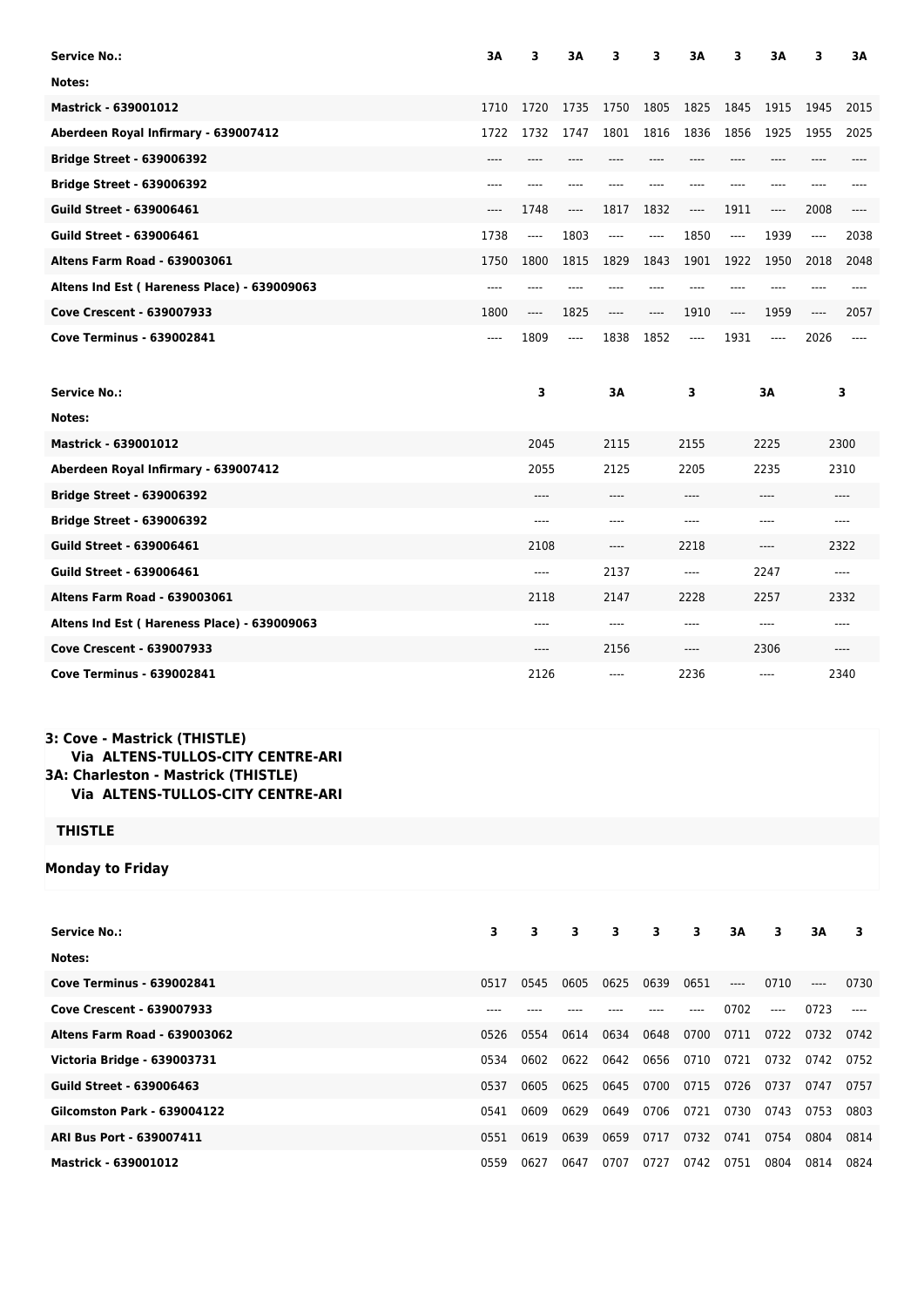| Service No.:                        | ЗΑ       | 3    | з        | ЗΑ   | 3                                                                                                                                                                                                 | ЗA        | 3     | ЗΑ      | 3        | ЗΑ                            |
|-------------------------------------|----------|------|----------|------|---------------------------------------------------------------------------------------------------------------------------------------------------------------------------------------------------|-----------|-------|---------|----------|-------------------------------|
| Notes:                              |          |      |          |      |                                                                                                                                                                                                   |           |       |         |          |                               |
| <b>Cove Terminus - 639002841</b>    | ----     | 0750 | 0802     | ---- | 0826                                                                                                                                                                                              | ----      | 0850  | $---$   | 0917     |                               |
| <b>Cove Crescent - 639007933</b>    | 0740     | ---- | ----     | 0814 | $---$                                                                                                                                                                                             | 0838      | ----  | 0905    | ----     | 0931                          |
| <b>Altens Farm Road - 639003062</b> | 0752     | 0802 | 0814     | 0826 | 0838                                                                                                                                                                                              | 0850      | 0902  | 0914    | 0927     | 0940                          |
| Victoria Bridge - 639003731         | 0802     | 0812 | 0824     | 0836 | 0848                                                                                                                                                                                              | 0900      | 0912  | 0924    | 0937     | 0950                          |
| <b>Guild Street - 639006463</b>     | 0807     | 0817 | 0829     | 0841 | 0853                                                                                                                                                                                              | 0905      | 0917  | 0929    | 0942     | 0955                          |
| <b>Gilcomston Park - 639004122</b>  | 0813     | 0823 | 0835     | 0847 | 0859                                                                                                                                                                                              | 0911      | 0923  | 0935    | 0948     | 1001                          |
| <b>ARI Bus Port - 639007411</b>     | 0824     | 0834 | 0846     | 0858 | 0910                                                                                                                                                                                              | 0922      | 0934  | 0946    | 0959     | 1012                          |
| <b>Mastrick - 639001012</b>         | 0834     | 0844 | 0856     | 0908 | 0918                                                                                                                                                                                              | 0930      | 0942  | 0954    | 1007     | 1020                          |
| <b>Service No.:</b>                 | 3        | ЗA   | 3        | ЗΑ   | 3                                                                                                                                                                                                 | ЗΑ        | з     | ЗΑ      | 3        | ЗA                            |
| Notes:                              |          |      |          |      |                                                                                                                                                                                                   |           |       |         |          |                               |
| <b>Cove Terminus - 639002841</b>    | 0945     | ---- | 1015     | ---- | 1045                                                                                                                                                                                              | ----      | 1115  | ----    | 1145     | $---$                         |
| Cove Crescent - 639007933           | $---$    | 1001 | ----     | 1031 | $\qquad \qquad \textbf{---}\\$                                                                                                                                                                    | 1101      | ----  | 1131    | $\cdots$ | 1201                          |
| <b>Altens Farm Road - 639003062</b> | 0955     | 1010 | 1025     | 1040 | 1055                                                                                                                                                                                              | 1110      | 1125  | 1140    | 1155     | 1210                          |
| Victoria Bridge - 639003731         | 1005     | 1020 | 1035     | 1050 | 1105                                                                                                                                                                                              | 1120      | 1135  | 1150    | 1205     | 1220                          |
| <b>Guild Street - 639006463</b>     | 1010     | 1025 | 1040     | 1055 | 1110                                                                                                                                                                                              | 1125      | 1140  | 1155    | 1210     | 1225                          |
| <b>Gilcomston Park - 639004122</b>  | 1016     | 1031 | 1046     | 1101 | 1116                                                                                                                                                                                              | 1131      | 1146  | 1201    | 1216     | 1231                          |
| ARI Bus Port - 639007411            | 1027     | 1042 | 1057     | 1112 | 1127                                                                                                                                                                                              | 1142      | 1157  | 1212    | 1227     | 1242                          |
| <b>Mastrick - 639001012</b>         | 1035     | 1050 | 1105     | 1120 | 1135                                                                                                                                                                                              | 1150      | 1205  | 1220    | 1235     | 1250                          |
|                                     |          |      |          |      |                                                                                                                                                                                                   |           |       |         |          |                               |
| <b>Service No.:</b>                 | 3        | 3A   | 3        | ЗΑ   | з                                                                                                                                                                                                 | ЗΑ        | 3     | 3A      | 3        | ЗΑ                            |
| Notes:                              |          |      |          |      |                                                                                                                                                                                                   |           |       |         |          |                               |
| <b>Cove Terminus - 639002841</b>    | 1215     | ---- | 1245     | ---- | 1315                                                                                                                                                                                              | ----      | 1339  | $-----$ | 1400     | ----                          |
| <b>Cove Crescent - 639007933</b>    | $\cdots$ | 1231 | $\cdots$ | 1301 | $\cdots$                                                                                                                                                                                          | 1331      | $---$ | 1352    | ----     | 1415                          |
| <b>Altens Farm Road - 639003062</b> | 1225     | 1240 | 1255     | 1310 | 1325                                                                                                                                                                                              | 1340      | 1349  | 1401    | 1411     | 1425                          |
| Victoria Bridge - 639003731         | 1235     | 1250 | 1305     |      | 1320 1335                                                                                                                                                                                         | 1350 1359 |       | 1411    | 1422     | 1435                          |
| <b>Guild Street - 639006463</b>     | 1240     | 1255 | 1310     | 1325 | 1340                                                                                                                                                                                              | 1355      | 1404  | 1416    | 1427     | 1440                          |
| <b>Gilcomston Park - 639004122</b>  | 1246     | 1301 | 1316     | 1331 | 1346                                                                                                                                                                                              | 1401      | 1411  | 1423    | 1434     | 1447                          |
| ARI Bus Port - 639007411            | 1257     | 1312 | 1327     | 1342 | 1357                                                                                                                                                                                              | 1413      | 1422  | 1435    | 1445     | 1459                          |
| Mastrick - 639001012                | 1305     | 1320 | 1335     | 1350 | 1405                                                                                                                                                                                              | 1423      | 1432  | 1446    | 1456     | 1511                          |
| <b>Service No.:</b>                 | 3        | 3    | ЗΑ       | 3    | ЗΑ                                                                                                                                                                                                | 3         | ЗΑ    | 3       | ЗΑ       | 3                             |
| Notes:                              |          |      |          |      |                                                                                                                                                                                                   |           |       |         |          |                               |
| <b>Cove Terminus - 639002841</b>    | 1424     | 1436 | ----     | 1456 | $\hspace{0.02in} \hspace{0.02in} \hspace{0.02in} \hspace{0.02in} \hspace{0.02in} \hspace{0.02in} \hspace{0.02in} \hspace{0.02in} \hspace{0.02in} \hspace{0.02in} \hspace{0.02in} \hspace{0.02in}$ | 1520      | ----  | 1540    | $\cdots$ | 1600                          |
| <b>Cove Crescent - 639007933</b>    | ----     | ---- | 1446     | ---- | 1510                                                                                                                                                                                              | ----      | 1530  | ----    | 1550     | $\hspace{1.5cm} \textbf{---}$ |
| <b>Altens Farm Road - 639003062</b> | 1435     | 1447 | 1456     | 1507 | 1522                                                                                                                                                                                              | 1532      | 1542  | 1552    | 1602     | 1612                          |
| Victoria Bridge - 639003731         | 1446     | 1458 | 1508     | 1519 | 1534                                                                                                                                                                                              | 1544      | 1554  | 1604    | 1614     | 1624                          |
| <b>Guild Street - 639006463</b>     | 1452     | 1504 | 1514     | 1525 | 1540                                                                                                                                                                                              | 1550      | 1600  | 1610    | 1620     | 1630                          |
| <b>Gilcomston Park - 639004122</b>  | 1459     | 1511 | 1521     | 1532 | 1547                                                                                                                                                                                              | 1557      | 1607  | 1617    | 1627     | 1637                          |
| ARI Bus Port - 639007411            | 1510     | 1524 | 1534     | 1545 | 1600                                                                                                                                                                                              | 1610      | 1620  | 1630    | 1640     | 1650                          |